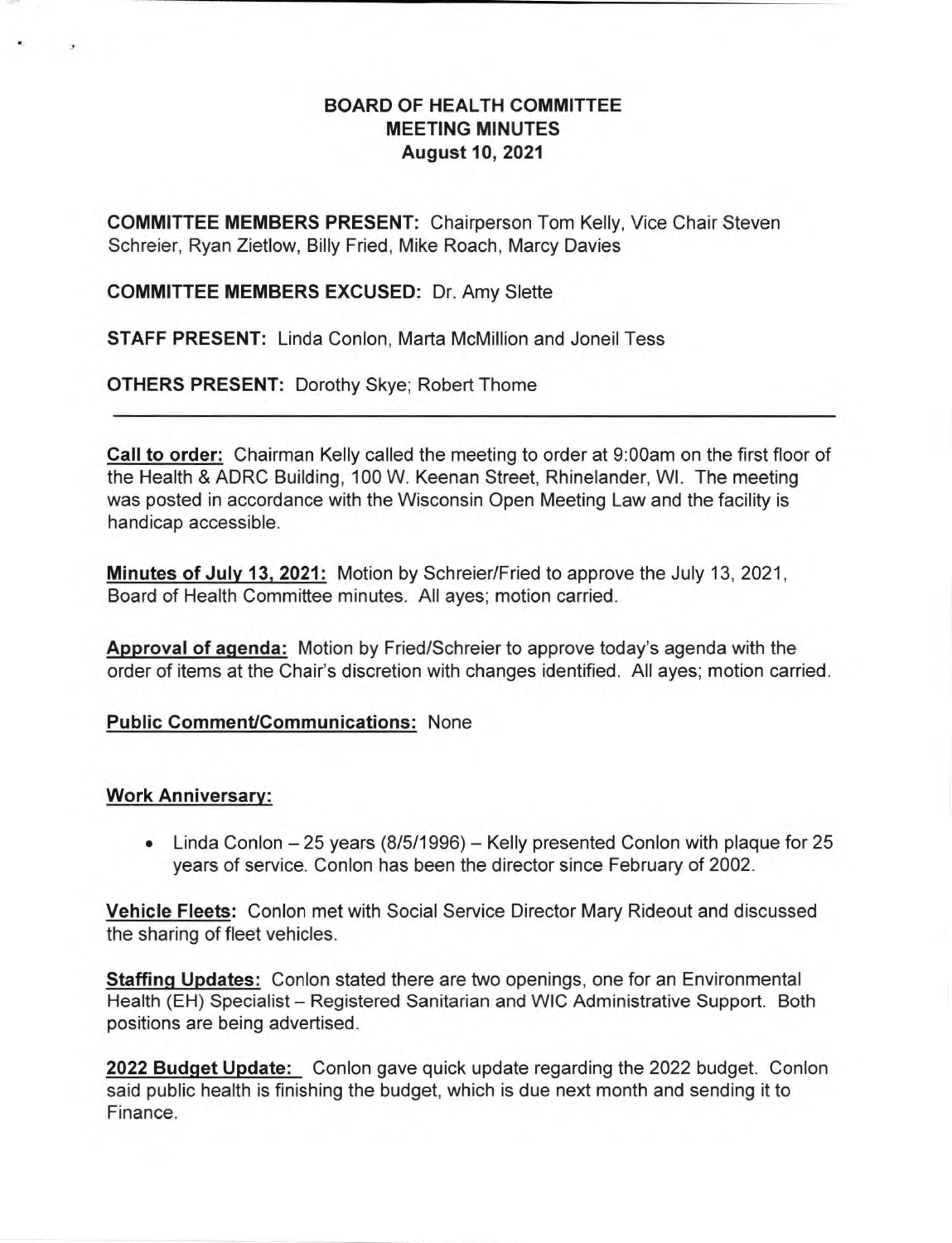Board of Health Committee August 10, 2021 Page **2** of **4** 

# **Monthly Updates:**

## Communicable Diseases (7/1/21-7/31/21):

Conlon reviewed and discussion followed.

| <b>Disease</b>                                                  | <b>Closed</b>  | <b>Closed and</b><br><b>Confirmed/Probable</b> |
|-----------------------------------------------------------------|----------------|------------------------------------------------|
| Anaplasmosis, A. phagocytophilum                                | 18             | 16                                             |
| <b>Babesiosis</b>                                               | 4              | 2                                              |
| Campylobacteriosis                                              |                |                                                |
| Chlamydia Trachomatis Infection                                 | 1              |                                                |
| Coronavirus, Novel 2019 (COVID-19)                              | 2,461          | 262                                            |
| Coronavirus, Novel 2019 (COVID-19) Reinfection<br>Investigation | 3              | 0                                              |
| Erlichiosis, E. muris eauclairensis (EML)                       | 1              |                                                |
| Erlichiosis/Anaplasmos (undetermined)                           | 1              |                                                |
| Erlichiosis, E. chaffeensis                                     | 1              | 0                                              |
| Giardiasis                                                      | 1              |                                                |
| Gonorrhea                                                       | 2              |                                                |
| Hepatitis B, Chronic                                            | $\overline{2}$ | $\overline{2}$                                 |
| <b>Hepatitis C</b>                                              | 2              | $\overline{2}$                                 |
| Hepatitis C, Chronic                                            | 1              | $\mathbf{0}$                                   |
| Influenza Associated Hospitalization                            | 1              | $\mathbf{0}$                                   |
| Lyme Disease (B.Burgdorferi)                                    | 1              |                                                |
| Lyme Lab Report                                                 | 3              | 2                                              |
| Non TB Mycobacterial Disease                                    | 1              |                                                |
| Pertussis (Whooping Cough)                                      | 3              | 0                                              |
| Streptococcal Disease, Invasive Group B                         | 1              |                                                |
| Syphilis Reactor                                                | 4              | 0                                              |
| Transmissible Spongiform Encephalopathy (TSE)                   | 1              | 0                                              |

Coronavirus (COVID-19) — Data / Vaccine: McMillion reviewed COVID-19 data dashboard and discussion followed.

Coronavirus (COVID-19) - Schools: Conlon stated the health department continues to meet with school superintendents from both Oneida and Vilas Counties. Conlon said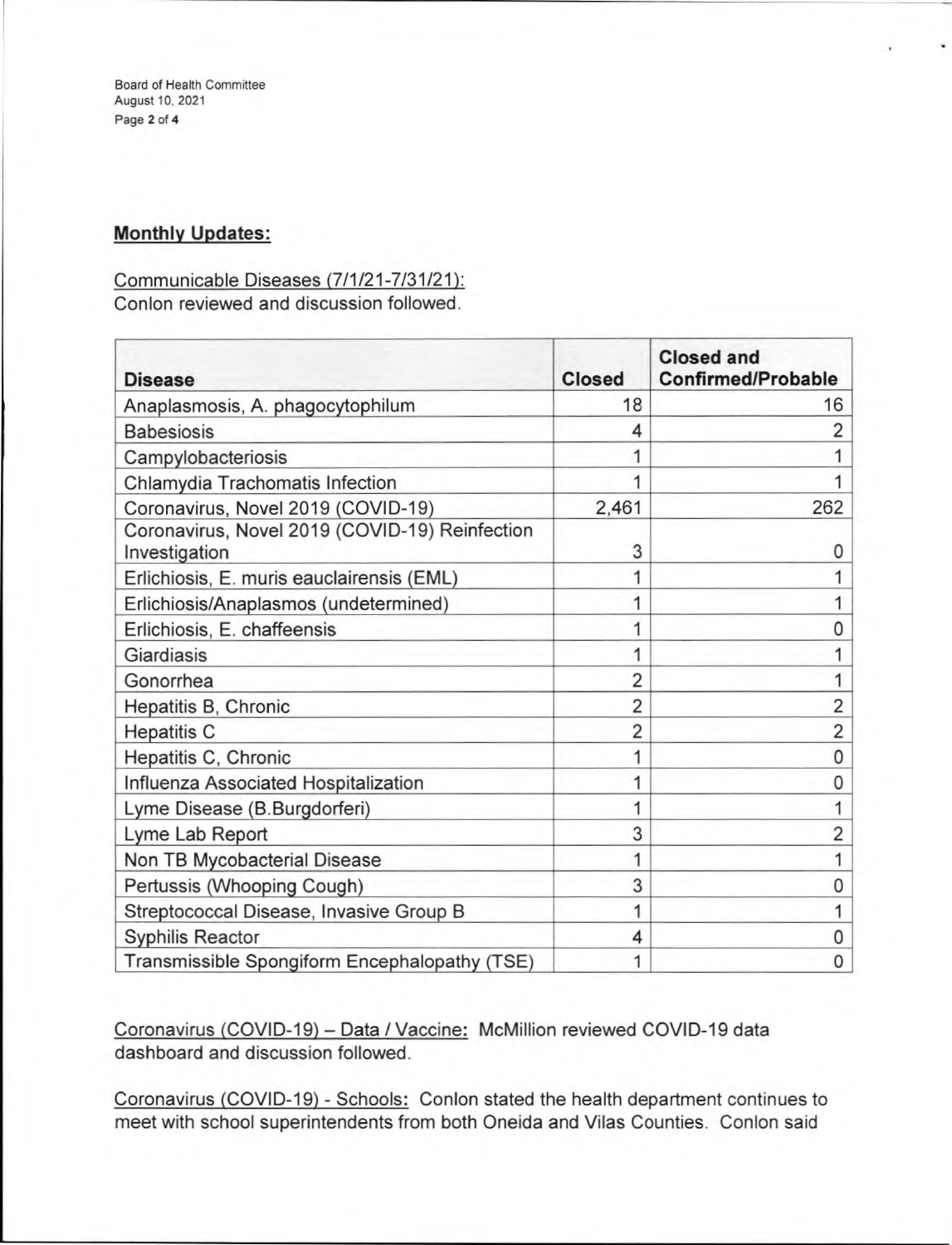Board of Health Committee August 10, 2021 Page 3 of **4** 

OCHD is working with the Rhinelander School District to host COVID-19 vaccine clinics in late August.

## Outreach/Communication Report (7/10/21-8/6/21): McMillion shared the outreach report and discussion followed.

| Facebook               | 59 |
|------------------------|----|
| <b>Press Release</b>   |    |
| Presentation           | 2  |
| <b>Board of Health</b> |    |
| Interview              | 3  |
| <b>Health Fair</b>     |    |
| School                 |    |
| <b>Lobby Slides</b>    |    |
| Mailings               |    |
| <b>Phone Outreach</b>  |    |
| <b>Newsletter</b>      |    |
| <b>Total</b>           |    |

### Facebook Reporting (7/10/21-8/6/21):

McMillion shared Facebook report and discussion followed.

| Posts                                      | 59                                                                                                             |
|--------------------------------------------|----------------------------------------------------------------------------------------------------------------|
| <b>Total Reach</b>                         | 68,244                                                                                                         |
| Average Reach per Post                     | 1,157                                                                                                          |
| Total Engagement (Likes, shares, comments) | 3,393                                                                                                          |
| Average Engagement per post                | 58                                                                                                             |
| Boosts during timeframe                    | 0                                                                                                              |
| Post with largest reach                    | <b>Breastfeeding Tent at</b><br>the Oneida County<br>Fair sponsored by<br>Oneida County WIC;<br>reach 9,226    |
| Post with most engagement                  | <b>Breastfeeding Tent at</b><br>the Oneida County<br>Fair sponsored by<br>Oneida County WIC;<br>engagement 792 |
| New Page Likes                             | 11                                                                                                             |
| <b>Total Page Likes</b>                    | 3,896                                                                                                          |